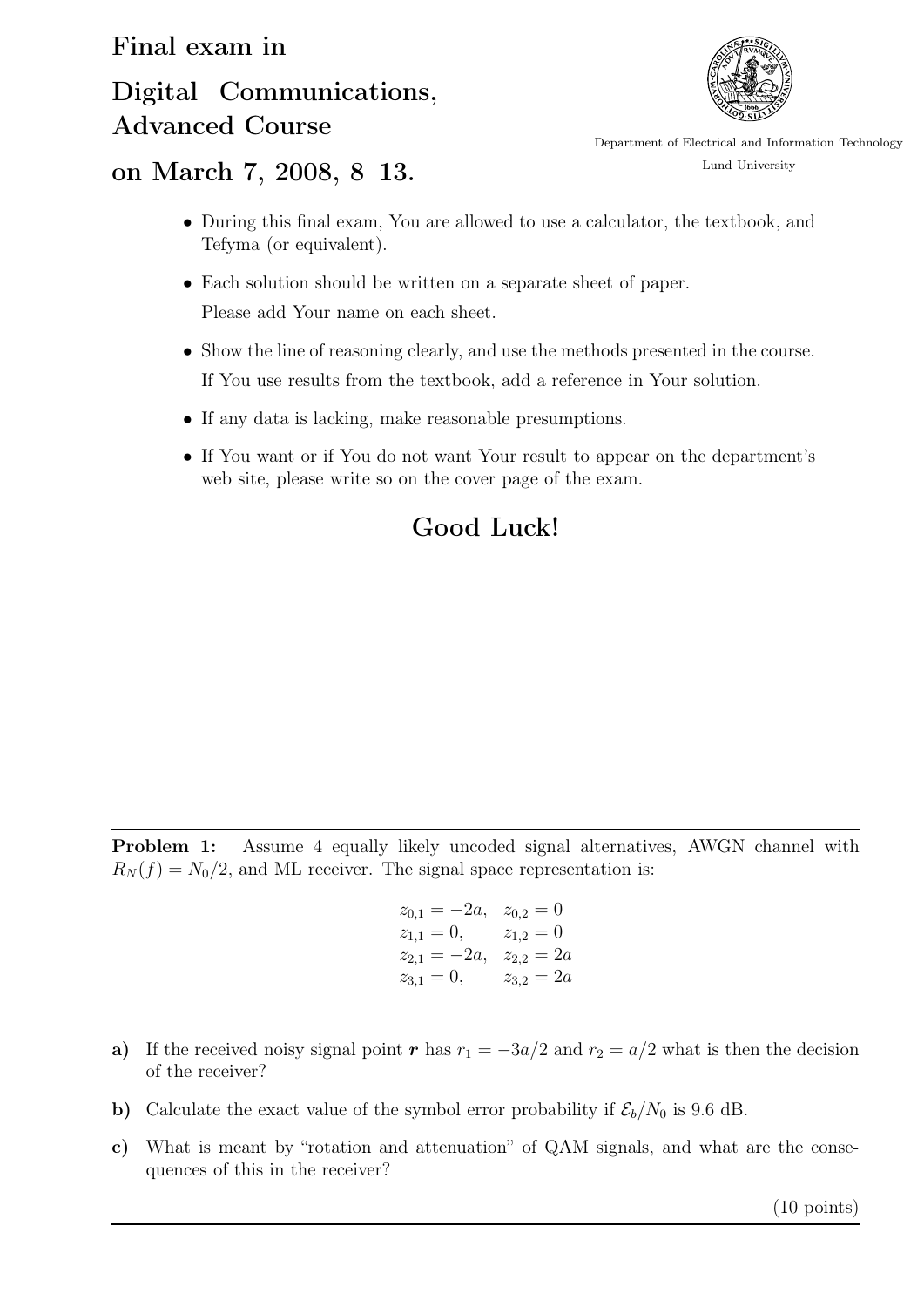

- a) Construct the table that gives  $\sigma[i+1]/m[i]$  for all inputs  $b[i]$  and all states  $\sigma[i]$ . Note: The notation and definitions used in the compendium must be used!
- b) The communication bandwidth is W Hz. Suppose that the encoder above is replaced with a rate 7/8 encoder, and also that 256-ary QAM is used instead of QPSK. How much is then the bit rate changed if the same communication bandwidth  $W$  is required?
- c) What are the advantages and disadvantages with the given system compared with uncoded BPSK?

(10 points)

Problem 3: Determine for each of the five statements below if it is true or false. Observe! As usual motivations to your answers must be given!

- 1. "The basic Shannon capacity formula, applied at large SNR, implies that the maximum bandwidth efficiency is increased by 1 bps/Hz if SNR is doubled."
- 2. "If we have a slow, frequency non-selective, Rayleigh fading channel then the concept of "attenuation and rotation" is not relevant."
- 3. "Frequency non-selective fading is better than frequency-selective fading."
- 4. "The bit rate used determines if a channel is slowly fading, or not."
- 5. "If 250 kbps is to be communicated within the bandwidth 25 kHz, and if  $\mathcal{E}_b/N_0$  is 8 dB, then a rate 10/11 encoder in combination with 2048 signal alternatives is a suitable choice."

(10 points)